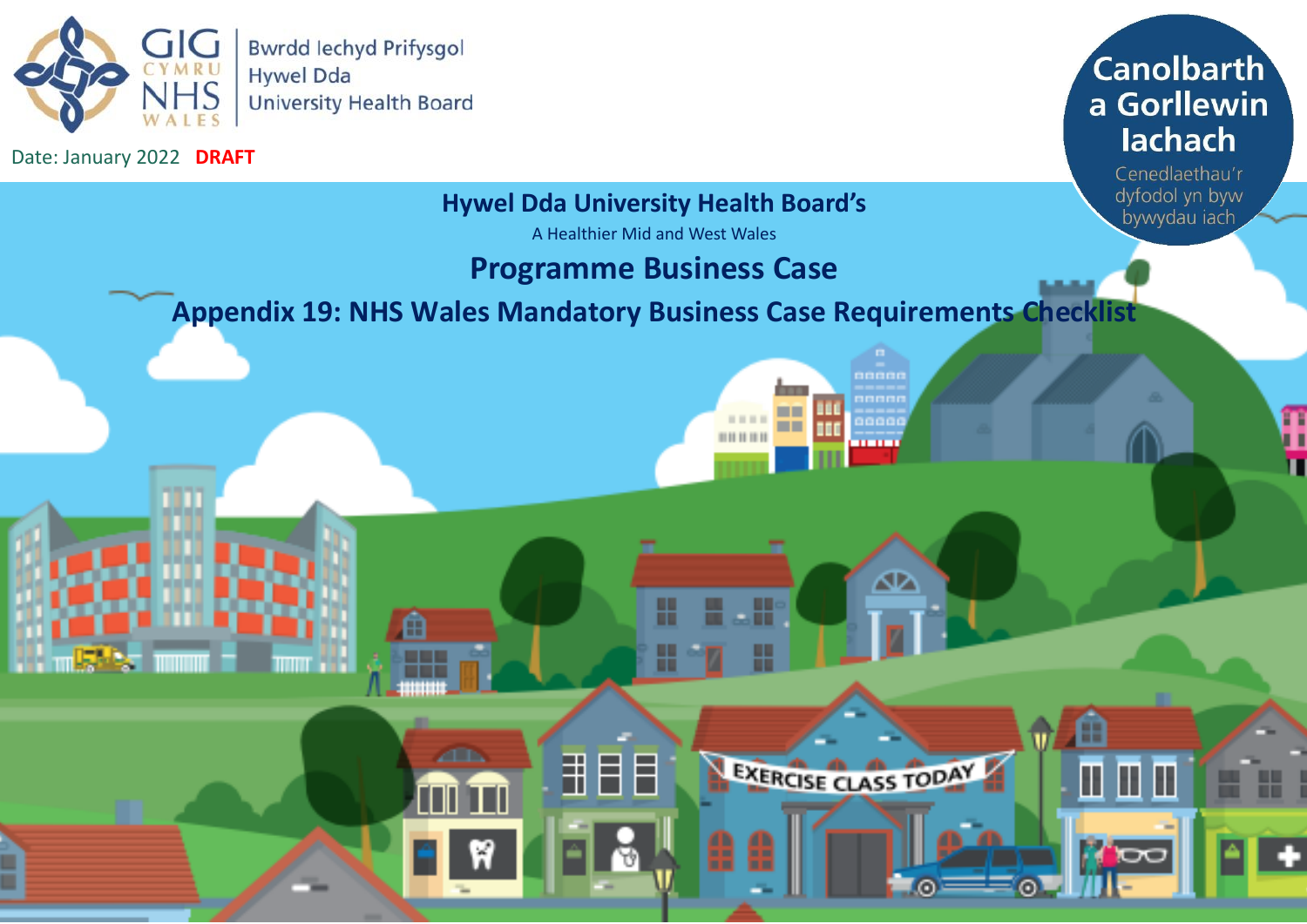

## **Appendix 19: Mandatory Business Case Checklist (Annex 1 of NHS Wales Infrastructure Investment Guidance)**

Scheme Name: Hywel Dda University Health Board – A Healthier Mid and West Wales Programme Business Case

Date of Submission to Welsh Government: [to be added]

| <b>Description</b>                                                            | <b>Enclosed</b><br>$\mathbf{v}$ |          | <b>Last Reviewed</b><br>(if appropriate) | <b>Approved</b><br>by | <b>Date</b> | <b>Comments</b>                                                                                                                                                                                                                                                                                                                              |
|-------------------------------------------------------------------------------|---------------------------------|----------|------------------------------------------|-----------------------|-------------|----------------------------------------------------------------------------------------------------------------------------------------------------------------------------------------------------------------------------------------------------------------------------------------------------------------------------------------------|
|                                                                               | Y                               | <b>N</b> |                                          |                       |             |                                                                                                                                                                                                                                                                                                                                              |
| <b>Scoping Document</b>                                                       |                                 | X        |                                          |                       |             | To be provided separately.                                                                                                                                                                                                                                                                                                                   |
| <b>Business Case Review</b><br><b>Sub Committee</b><br>Board                  | $\mathbf{V}$                    |          |                                          |                       |             | The following documents are attached at Appendix 20:<br>A: Gateway Programme Assessment Review final report dated<br>25 September 2021.<br>B: Hywel Dda University Health Board - A Healthier Mid and<br>West Wales Gateway Programme Assessment Review (PAR)<br>23/09/2021-25/09/21 Summary of Key Issues,<br>Recommendations and Response. |
| Wet Ink signatures<br><b>Chief Executive</b><br>Director of<br><b>Finance</b> | $\mathbf{v}$                    |          |                                          |                       |             |                                                                                                                                                                                                                                                                                                                                              |
| <b>Health Impact</b><br><b>Assessment (HIA)</b>                               | $\mathbf{v}$                    |          |                                          |                       |             | Attached at Appendix 5.                                                                                                                                                                                                                                                                                                                      |
| <b>Integrated Assurance</b><br><b>Approval Plan (IAAP)</b>                    | $\mathbf{V}$                    |          |                                          |                       |             | Attached at Appendix 21.                                                                                                                                                                                                                                                                                                                     |

**Hywel Dda University Health Board's - Programme Business Case – Appendix 19: NHS Wales Mandatory Business Case Requirements Checklist**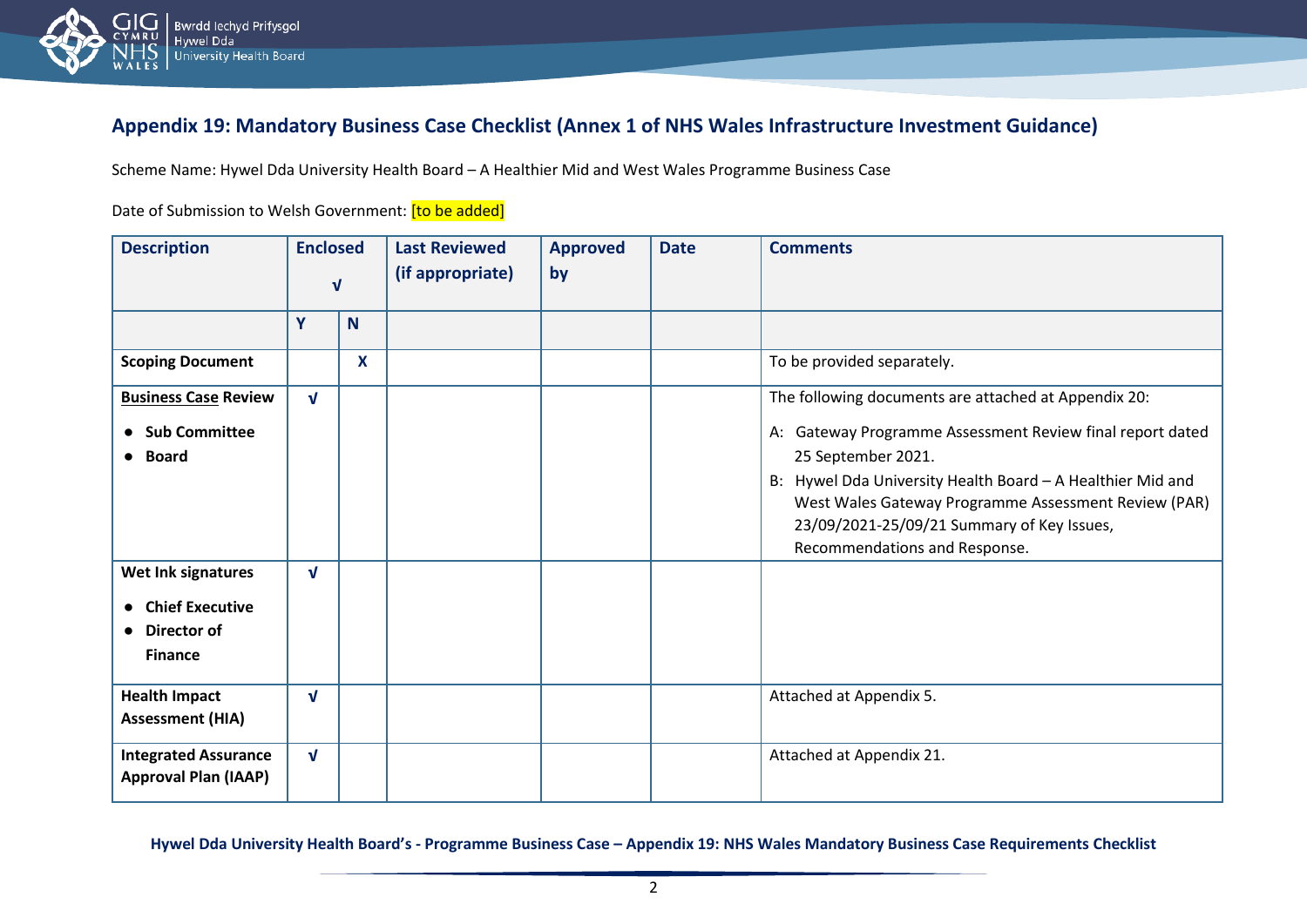

| <b>Risk Potential</b><br><b>Assessment Form</b><br>(RPA)                                                                                  | $\mathbf{V}$ |              | Attached at Appendix 22.                                                                                                                                                                                                                                                                                                                                                                                                                                                                                      |
|-------------------------------------------------------------------------------------------------------------------------------------------|--------------|--------------|---------------------------------------------------------------------------------------------------------------------------------------------------------------------------------------------------------------------------------------------------------------------------------------------------------------------------------------------------------------------------------------------------------------------------------------------------------------------------------------------------------------|
| <b>Cabinet Office</b><br><b>Gateway Report</b><br>(Please note gate<br>review reference in<br>comments)                                   |              | $\mathbf{x}$ | Not applicable - please see comment under "Business Case"<br>Review" above.                                                                                                                                                                                                                                                                                                                                                                                                                                   |
| <b>Signed statement for</b><br><b>Supply Chain Partner</b><br>confirming scope and<br>quantum of agreed<br>works (Full Business<br>Cases) |              | X            | Not required at this stage.                                                                                                                                                                                                                                                                                                                                                                                                                                                                                   |
| <b>Planning permission</b><br>position - please<br>attach approval<br>notice(s)                                                           |              | $\mathbf{x}$ | Not available at this stage.                                                                                                                                                                                                                                                                                                                                                                                                                                                                                  |
| <b>Letters of Support</b><br>(where applicable) -<br>third parties etc.                                                                   |              | X            | We have written to the following stakeholders seeking letters<br>of support, which will be shared with Welsh Government as<br>part of the PBC scrutiny process:<br>Swansea University.<br>$\mathbf{1}$ .<br>Aberystwyth University.<br>2.<br>University of Wales Trinity Saint David.<br>3.<br>Betsi Cadwaladr University Health Board.<br>4.<br>Powys Health Board.<br>5.<br>Swansea Bay University Health Board.<br>6.<br>Welsh Ambulance Service NHS Trust.<br>7.<br>8.<br>Carmarthenshire County Council. |

**Hywel Dda University Health Board's - Programme Business Case – Appendix 19: NHS Wales Mandatory Business Case Requirements Checklist**